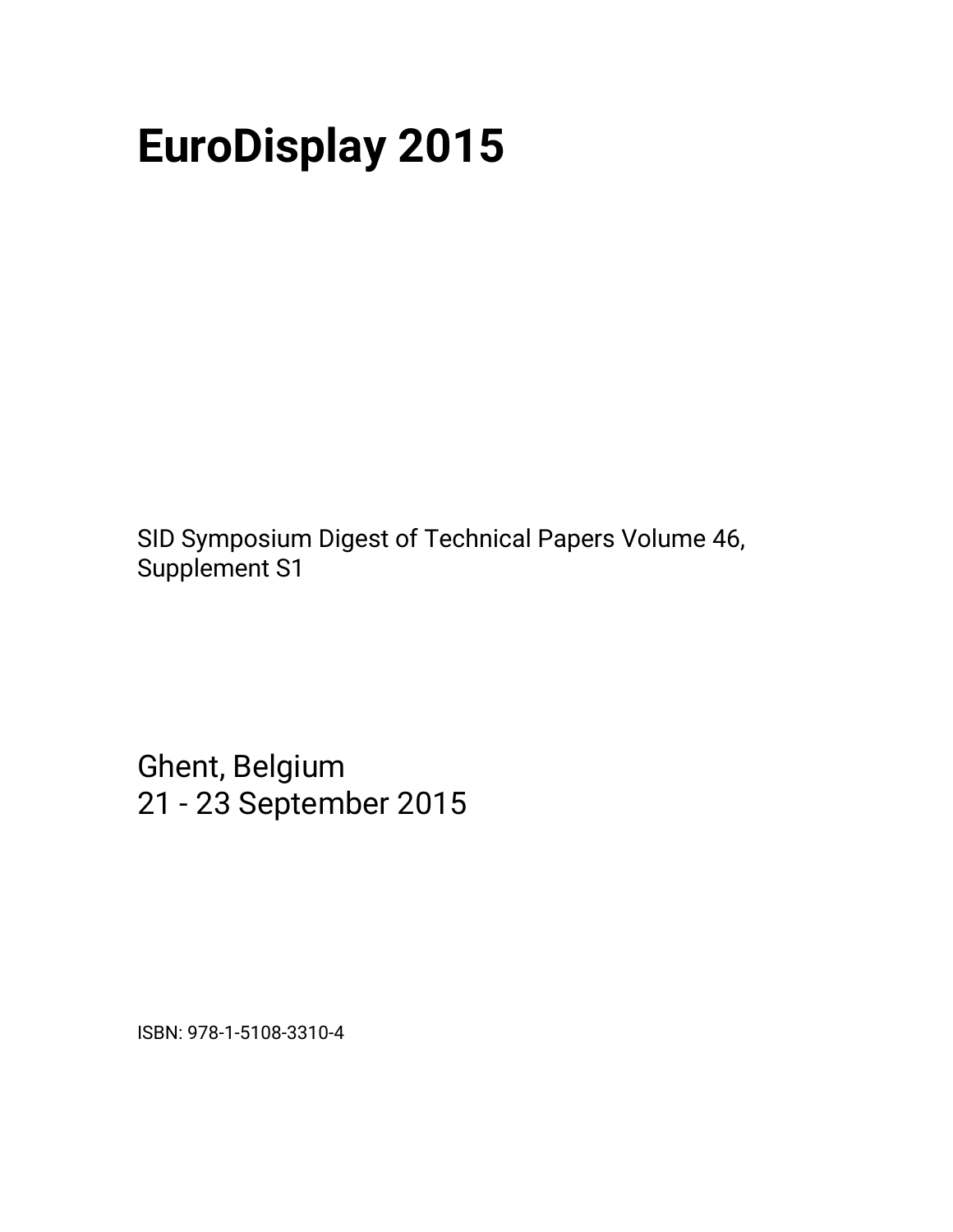**Printed from e-media with permission by:** 

Curran Associates, Inc. 57 Morehouse Lane Red Hook, NY 12571



**Some format issues inherent in the e-media version may also appear in this print version.** 

Copyright© (2015) by SID-the Society for Information Display All rights reserved.

Printed by Curran Associates, Inc. (2017)

For permission requests, please contact John Wiley & Sons at the address below.

John Wiley & Sons 111 River Street Hoboken, NJ 07030-5774

Phone: (201) 748-6000 Fax: (201) 748-6088

info@wiley.com

#### **Additional copies of this publication are available from:**

Curran Associates, Inc. 57 Morehouse Lane Red Hook, NY 12571 USA Phone: 845-758-0400 Fax: 845-758-2633 Email: curran@proceedings.com Web: www.proceedings.com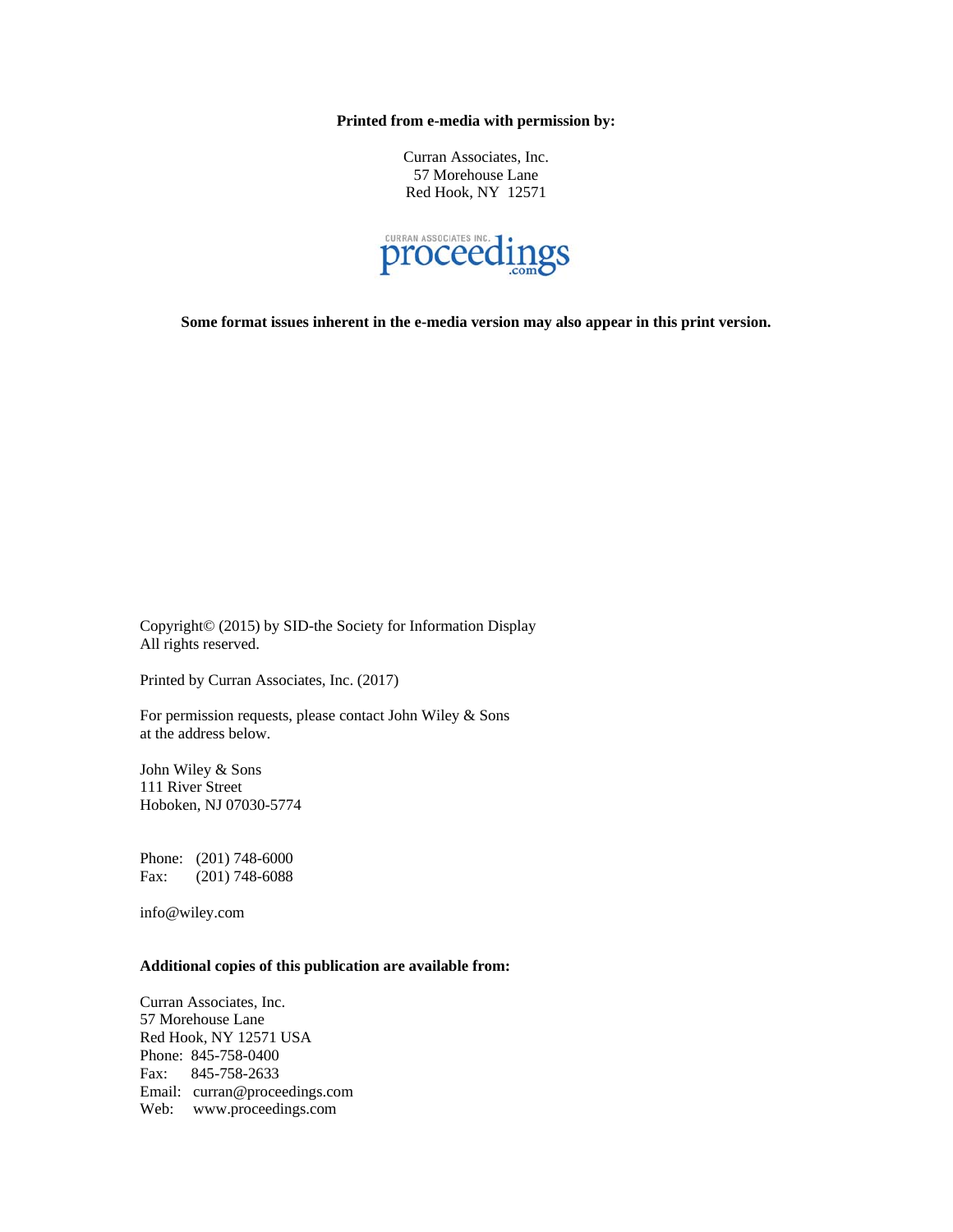## **TABLE OF CONTENTS**

#### **INTRODUCTION**

| <b>KEYNOTE ADDRESSES</b>                                                                                            |  |
|---------------------------------------------------------------------------------------------------------------------|--|
| Nelson Tabiryan, Diane Steeves, Brian R. Kimball                                                                    |  |
| <b>SESSION 1: LIQUID CRYSTALS BEYOND DISPLAYS</b>                                                                   |  |
| Paper No S1.1: Photoaligned Ferroelectric Liquid Crystals: The New Horizons in Physics and<br>Vladimir G. Chigrinov |  |
| Oliver Willekens, John George, Kristiaan Neyts, Jeroen Beeckman                                                     |  |
| Paper No S1.4: "Continuous" Nanoscale Patterned Photoalignment for Thin Film Pancharatnam-                          |  |

*A. M. W. Tam, F. Fan, H. S. Chen, D. Tao, V.G. Chigrinov, H. S. Kwok, Y. S. Lin* 

## **SESSION 2: QUANTUM DOTS I**

| Paper No S2.1: Cathodoluminescence Images and Spectra of Single Nanometer Sized Phosphor                                          |  |
|-----------------------------------------------------------------------------------------------------------------------------------|--|
|                                                                                                                                   |  |
| J. Silver, D. den Engelsen, G. R. Fern, P. Harris, A. Lipman, T. G. Ireland                                                       |  |
| Paper No S2.2: Ecofriendly Quantum Dot Light-Emitting Diode With Inorganic Charge Transport                                       |  |
|                                                                                                                                   |  |
| Min Suk Oh, C. J. Han, B. Yoo, J. Lee, H. Y. Kim, Y. J. Park, B. K. Joo, Y. Kim, A. Wedel                                         |  |
| Paper No S2.3: Uniform Quantum Dot Light Emitting Diodes Fabricated by Transfer Mold Method11<br>Masayuki Nakamoto, Jonghyun Moon |  |
| Paper No S2.4: Large–Scale and Electroswitchable Polarized Emission From Semiconductor                                            |  |
|                                                                                                                                   |  |
| Tangi Aubert, Ljiljana Palangetic, Mohammad Mohammadimasoudi, Kristiaan Neyts, Jeroen Beeckman, Christian<br>Clasen, Zeger Hens   |  |

#### **SESSION 3: LIQUID CRYSTALS: MODELLING & MATERIALS**

| Sally E. Day, Zijun Nie, Mengyang Yang, F. Anibal Fernandez                                                                                        |  |
|----------------------------------------------------------------------------------------------------------------------------------------------------|--|
|                                                                                                                                                    |  |
| V. Bezborodov, V. Lapanik, G. Sasnouski, W. Haase                                                                                                  |  |
|                                                                                                                                                    |  |
| V. V. Belyaev, D. N. Chausov, A. D. Kurilov, D. O. Rybakov, A. S. Solomatin, A. A. Murauski, A. A. Muravsky, V.                                    |  |
| G. Chigrinov, F. Fan                                                                                                                               |  |
|                                                                                                                                                    |  |
| X. Shang, J. De Smet, P. Joshi, D. Cuypers, J. Tan, O. Willekens, J. Beeckman, K. Neyts, T. Baghdasaryan, M.<br>Vervaeke, H. Thienpont, H. De Smet |  |

#### **SESSION 4: MANUFACTURING TECHNOLOGY**

| Werner Zapka |  |
|--------------|--|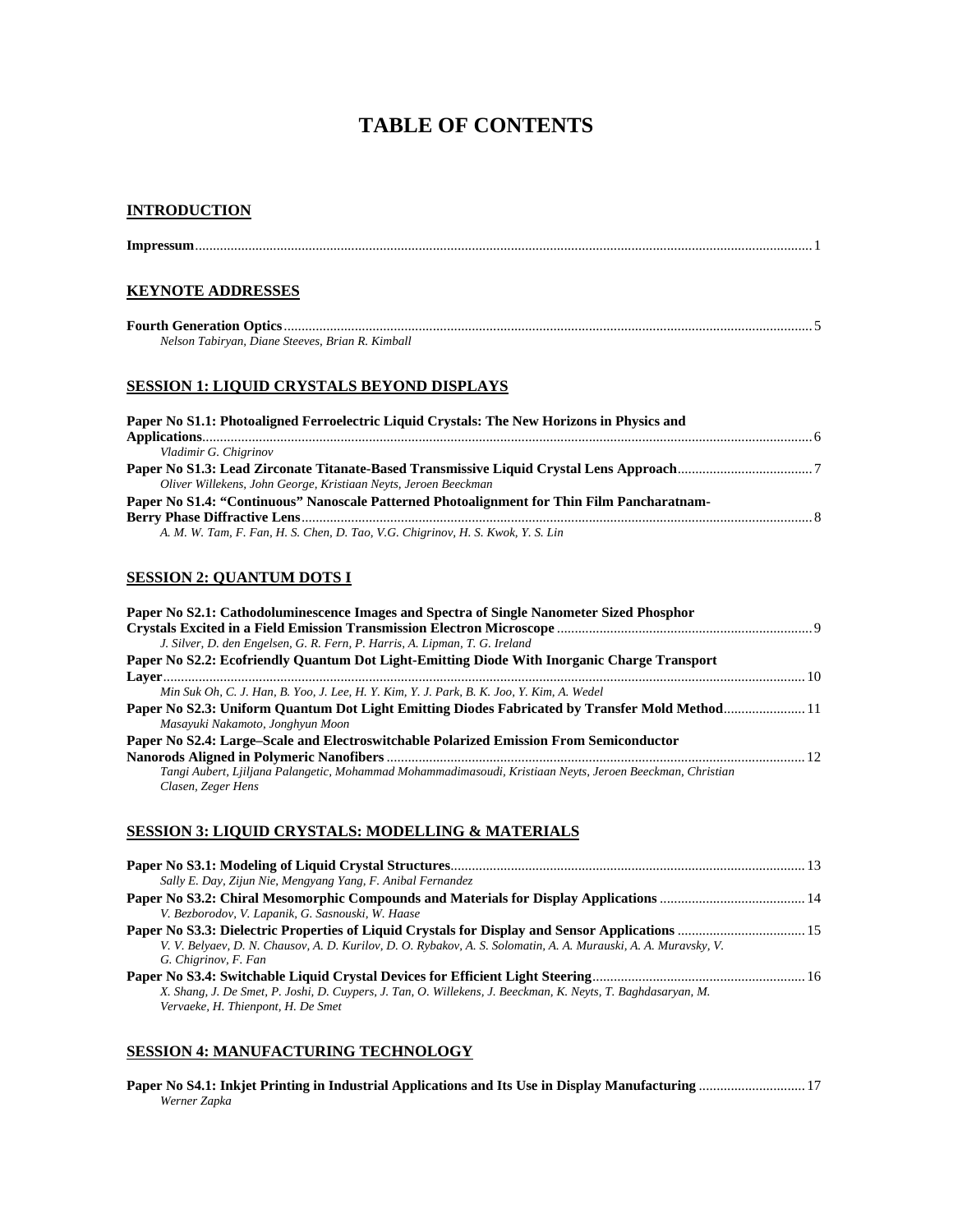| Sungmoon Kim, Daejoon Chi, Hyun Seo, Eunsang Jung                                                                                                                                                |  |
|--------------------------------------------------------------------------------------------------------------------------------------------------------------------------------------------------|--|
|                                                                                                                                                                                                  |  |
| Sung Min Jo, Byung Doo Chin                                                                                                                                                                      |  |
| Paper No S4.4: Colored OLED With a Multilayered Graphene Electrode for Light-Adaptable                                                                                                           |  |
|                                                                                                                                                                                                  |  |
| Byoung-Hwa Kwon, Hyunkoo Lee, Jong Tae Lim, Seong M. Cho, Jun-Han Han, Jong-Heon Yang, Sang Hoon<br>Cheon, Tae-Youb Kim, Nam Sung Cho, Byoung-Gon Yu, Chi-Sun Hwang, Seong Chu Lim, Jeong-Ik Lee |  |

## **SESSION 5: EMERGING LIQUID CRYSTAL TECHNOLOGIES**

| Alexander Andreev, Tatiana Andreeva, Igor Kompanets, Huan Xu, Mike Pivnenko, Daping Chu                    |  |
|------------------------------------------------------------------------------------------------------------|--|
|                                                                                                            |  |
|                                                                                                            |  |
| Emine Kemiklioglu, Liang-Chy Chien                                                                         |  |
|                                                                                                            |  |
| Pankaj Joshi, Xiaobing Shang, Jelle De Smet, Dieter Cuypers, Geert Van Steenberge, Sandra Van Vlierberghe, |  |
| Peter Dubruel, Herbert De Smet                                                                             |  |
| Liangyu Shi, Ying Ma, Abhishek Kumar Srivastava, V. G. Chigrinov, Hoi Sing Kwok                            |  |

## **SESSION 6: BACKLIGHTS**

| S.P.W. Carton, F. van der Schans, A.R. de Wit                                                   |  |
|-------------------------------------------------------------------------------------------------|--|
|                                                                                                 |  |
| C. X. Zhao, F. Fan, T. Du, V. G. Chigrinov, H. S. Kwok                                          |  |
| Paper No S6.3: Photoaligned Diffractive Thin Film Polymer Polarizer to Double the Efficiency of |  |
|                                                                                                 |  |
| Tao Du, Fan Fan, Alwin Ming Wai Tam, Chenxiang Zhao, V. G Chigrinov, H. S. Kwok                 |  |
|                                                                                                 |  |
| Heleen F. Sijbom, Koen Van den Eeckhout, Dirk Poelman, Philippe F. Smet                         |  |

#### **SESSION 7: 3D**

| V. Saveljev, S.-K. Kim                                                                           |      |
|--------------------------------------------------------------------------------------------------|------|
|                                                                                                  |      |
| Chun-Won Byun, Jae-Eun Pi, Chi-Sun Hwang, Yong-Hae Kim, GiHeon Kim, Ji-Hun Choi, Jong-Heon Yang, |      |
| Himchan Oh, Myung-Lae Lee                                                                        |      |
| Paper No S7.3: Holographic Direct View System With 4K2K LCOS SLM and LED Reconstruction          |      |
|                                                                                                  | - 31 |
| Po-Sheng Chiu, Cheng-Huan Chen, Wilbur Wei-Chen Chiang                                           |      |
|                                                                                                  |      |
| V. Saveljev                                                                                      |      |

#### **SESSION 8: HUMAN INTERACTION**

| Paper No S8.1: Color Volume-Based Wide Color Gamut Mapping for Rec. 2020 Contents in Digital       |  |
|----------------------------------------------------------------------------------------------------|--|
|                                                                                                    |  |
| Byungseok Min, Hocheon Wey, Youngsu Moon                                                           |  |
| Paper No S8.2: Quantifying the Ability of Individuals With Macular Disease to See and Read Content |  |
|                                                                                                    |  |
| Howard Moshtael, Lanxing Fu, Ian Underwood, Baljean Dhillon                                        |  |
| Paper No S8.3: Content Capture and View Interpolation Algorithm for Multiview Autostereoscopic     |  |
|                                                                                                    |  |
| Liubomir Iovanov, Hien Luong, Wilfried Philips                                                     |  |

*Ljubomir Jovanov, Hiep Luong, Wilfried Philips*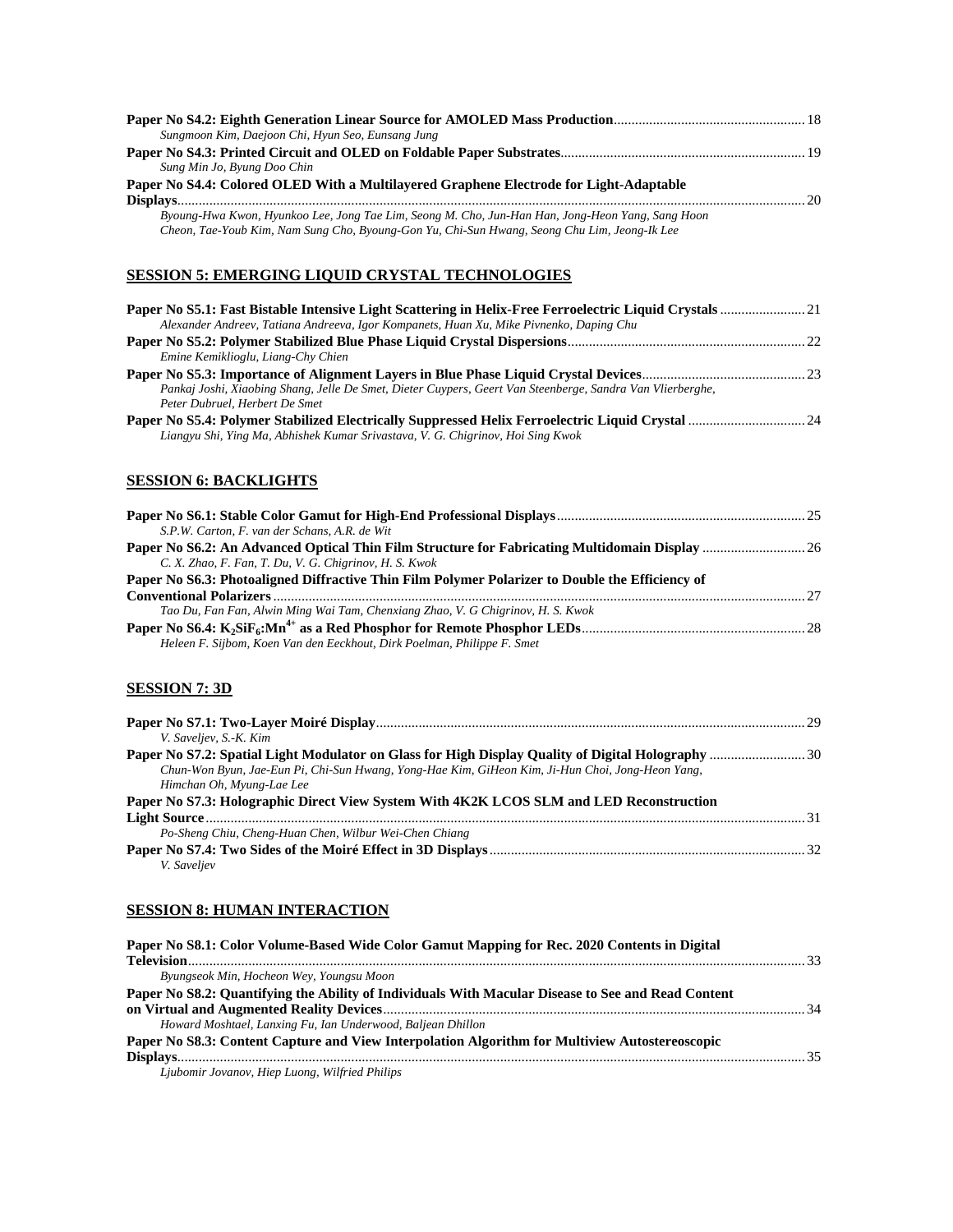| Paper No S8.4: Viewpoint Image Generation for Head Tracking 3D Display Using Multicamera and                                               |  |
|--------------------------------------------------------------------------------------------------------------------------------------------|--|
| Munekazu Date, Hideaki Takada, Akira Kojima                                                                                                |  |
| <b>BEST STUDENT PAPER AWARD</b>                                                                                                            |  |
| Mohammad Mohammadimasoudi, Jeroen Beeckman, Kristiaan Neyts                                                                                |  |
| <b>SESSION 9: DISPLAY DEVICES</b>                                                                                                          |  |
|                                                                                                                                            |  |
| H. S. Kwok, M. Wong, W. Zhou, R. S. Chen                                                                                                   |  |
| Paper No S9.2: Segmented Electrochromic Display Demonstrator Showing Long-Term Switching                                                   |  |
| Julian Remmele, D. Eric Shen, Tero Mustonen, Norbert Fruehauf                                                                              |  |
|                                                                                                                                            |  |
| W. Zhang, J. Sun, A. K. Srivastava, V. G. Chigrinov, H. S. Kwok                                                                            |  |
| Paper No S9.4: ESHFLCS High-Resolution Display a Better Alternative for the IPS Displays                                                   |  |
| A. K. Srivastava, V. G. Chigrinov, H. S. Kwok                                                                                              |  |
| <u>SESSION 10: QUANTUM DOTS II</u>                                                                                                         |  |
| Haizheng Zhong                                                                                                                             |  |
| Paper No S10.2: Cathodoluminescence Imaging and EELS of Quantum Dot in Rods Excited in a Field                                             |  |
|                                                                                                                                            |  |
| George R. Fern, Jack Silver, Terry G. Ireland, Ashley Howkins, Tobias Jochum, Jan S. Niehaus, Frank Schröder-<br>Oeynhausen, Horst Weller  |  |
| Paper No S10.3: Efficiency Enhancement of InP-Based Inverted QD-LEDs by Polyethylenimine-                                                  |  |
|                                                                                                                                            |  |
| Yohan Kim, Christian Ippen, Armin Wedel<br>Paper No S10.4: Transmission Electron Microscope Study of Symmetry-related Transitions in Cubic |  |
|                                                                                                                                            |  |
| Daniel den Engelsen, George R. Fern, Terry G. Ireland, Paul G. Harris, Jack Silver                                                         |  |
|                                                                                                                                            |  |
| <b>SESSION 11: METROLOGY</b>                                                                                                               |  |

| Michael E. Becker                                                       |  |
|-------------------------------------------------------------------------|--|
|                                                                         |  |
| Pierre Boher, Thierry Leroux, Véronique Collomb-Patton, Thibault Bignon |  |
|                                                                         |  |
| Joe Miseli                                                              |  |
|                                                                         |  |
| Martin Wolf, Jürgen Neumeier, Richard Young                             |  |
|                                                                         |  |
| Jürgen Neumeier, Michael E. Becker                                      |  |
|                                                                         |  |

## **SESSION 12: OXIDE TFTS**

| S.-H. Ko Park, C.-S. Hwang, H. I. Yeom, J. B. Ko, S. Cho                                     |  |
|----------------------------------------------------------------------------------------------|--|
| Paper No S12.2: High-Mobility Indium Oxide Thin-Film Transistors by Means of Plasma-Enhanced |  |
|                                                                                              |  |
| H. I. Yeom, J. B. Ko, C.-S. Hwang, S. Cho, S.-H. K. Park                                     |  |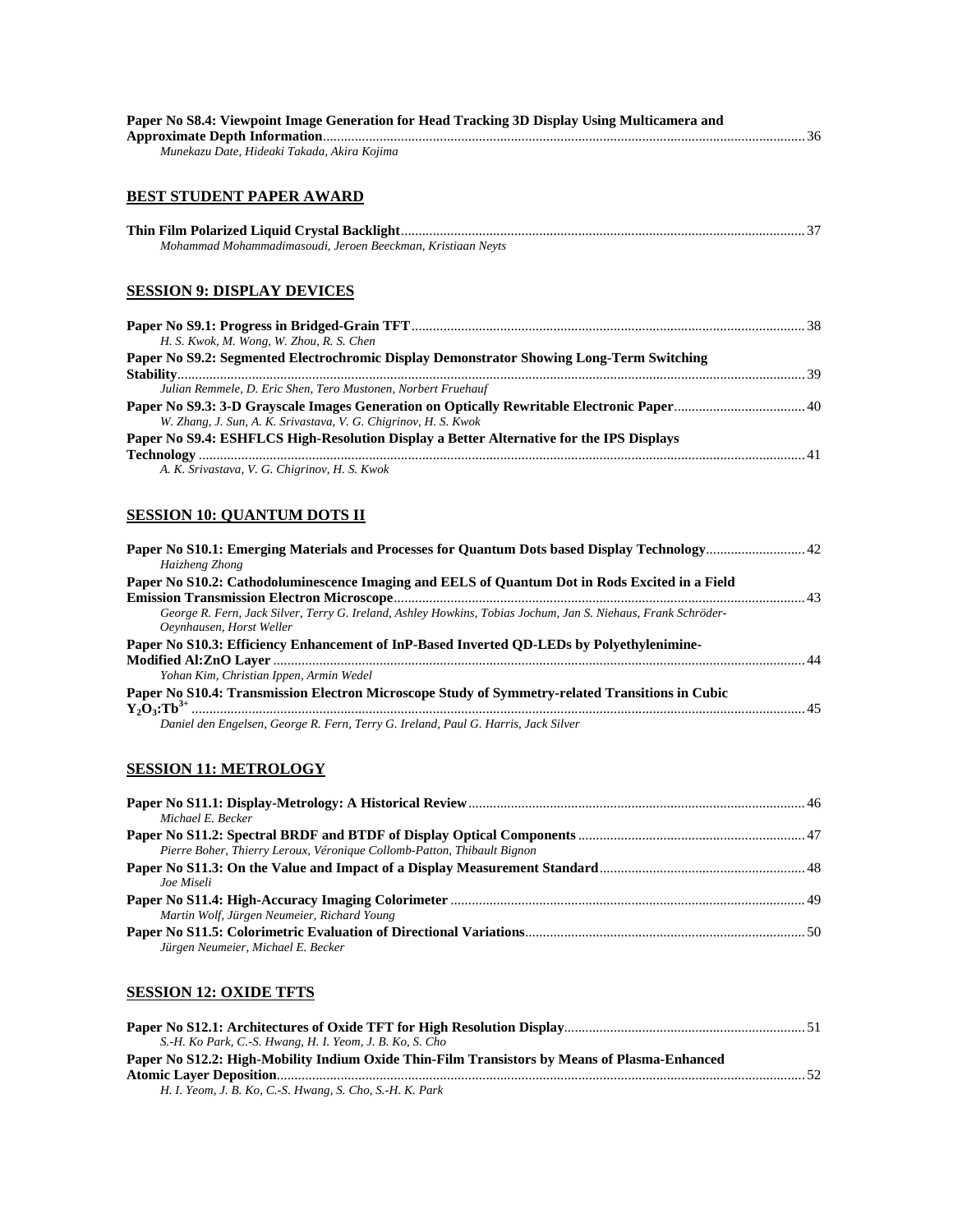| Paper No S12.3: Influence of Layer Thickness and Homogeneity on Contactless Deposited High-    |  |
|------------------------------------------------------------------------------------------------|--|
|                                                                                                |  |
| S. Meyer, S. Grenz, A. Merkulov, G. Renner, R. Anselmann, R. Schmechel                         |  |
| Paper No S12.4: Effect of Plasma Power of Plasma Enhanced Atomic Layer Deposition Process for  |  |
|                                                                                                |  |
| J. B. Ko, H. I. Yeom, C.-S. Hwang, S. Cho, S.-H. K. Park                                       |  |
| Paper No S12.5: Self-Aligned a-IGZO TFTs: Impact of S/D Contacts Formation on Their Negative-  |  |
|                                                                                                |  |
| Manoj Nag, Soeren Steudel, Steve Smout, Ajay Bhoolokam, Jan Genoe, Brian Cobb, Abhishek Kumar, |  |
| Groeseneken Guido, Paul Heremans                                                               |  |

## **ADDITIONAL INVITED TALK**

| Patrick Candry, Bart Maximus |  |
|------------------------------|--|

## **SESSION 13: HUMAN FACTORS AND CHARACTERIZATION**

| Jyrki Kimmel                                                            |  |
|-------------------------------------------------------------------------|--|
|                                                                         |  |
| Yongmin Park, Dongwoo Kang, Sungjin Kim, Jang Jin Yoo                   |  |
|                                                                         |  |
| Pierre Boher, Thierry Leroux, Véronique Collomb-Patton, Thibault Bignon |  |
|                                                                         |  |
| A. Marsal, A. Sycev, T. Kloth, C. Lehnert, K. Blankenbach               |  |

#### **SESSION 14: OLEDS**

| Poopathy Kathirgamanathan, Lisa M. Bushby, Muttulingam Kumaraverl, Seenivasagam Ravichandran, |  |
|-----------------------------------------------------------------------------------------------|--|
| Sivagnanasundram Surendrakumar                                                                |  |
|                                                                                               |  |
| Xingtong Jiang, Pascal Volkert, Chihao Xu                                                     |  |
|                                                                                               |  |
| Michiel Callens, Daisuke Yokoyama, Kristiaan Neyts                                            |  |

## **SESSION 15: AUTOMOTIVE**

| Haruhiko Okumura, Takashi Sasaki, Aira Hotta, Kazumitsu Shinohara                                  |  |
|----------------------------------------------------------------------------------------------------|--|
| Paper No S15.2: Exploring Crosstalk Perception for Stereoscopic 3D Head-Up Displays in a Crosstalk |  |
| S. Höckh, A. Frederiksen, S. Renault, K. Hopf, M. Gilowski, M. Schell                              |  |

## **SESSION 16: NTE**

| Uwe Vogel, Philipp Wartenberg, Bernd Richter, Stephan Brenner, Michael Thomschke, Karsten Fehse, Judith |  |
|---------------------------------------------------------------------------------------------------------|--|
| <b>Baumgarten</b>                                                                                       |  |
|                                                                                                         |  |
| Peter Schreiber, Matthias Lorenz, Peter Dannberg, Frank Fuchs                                           |  |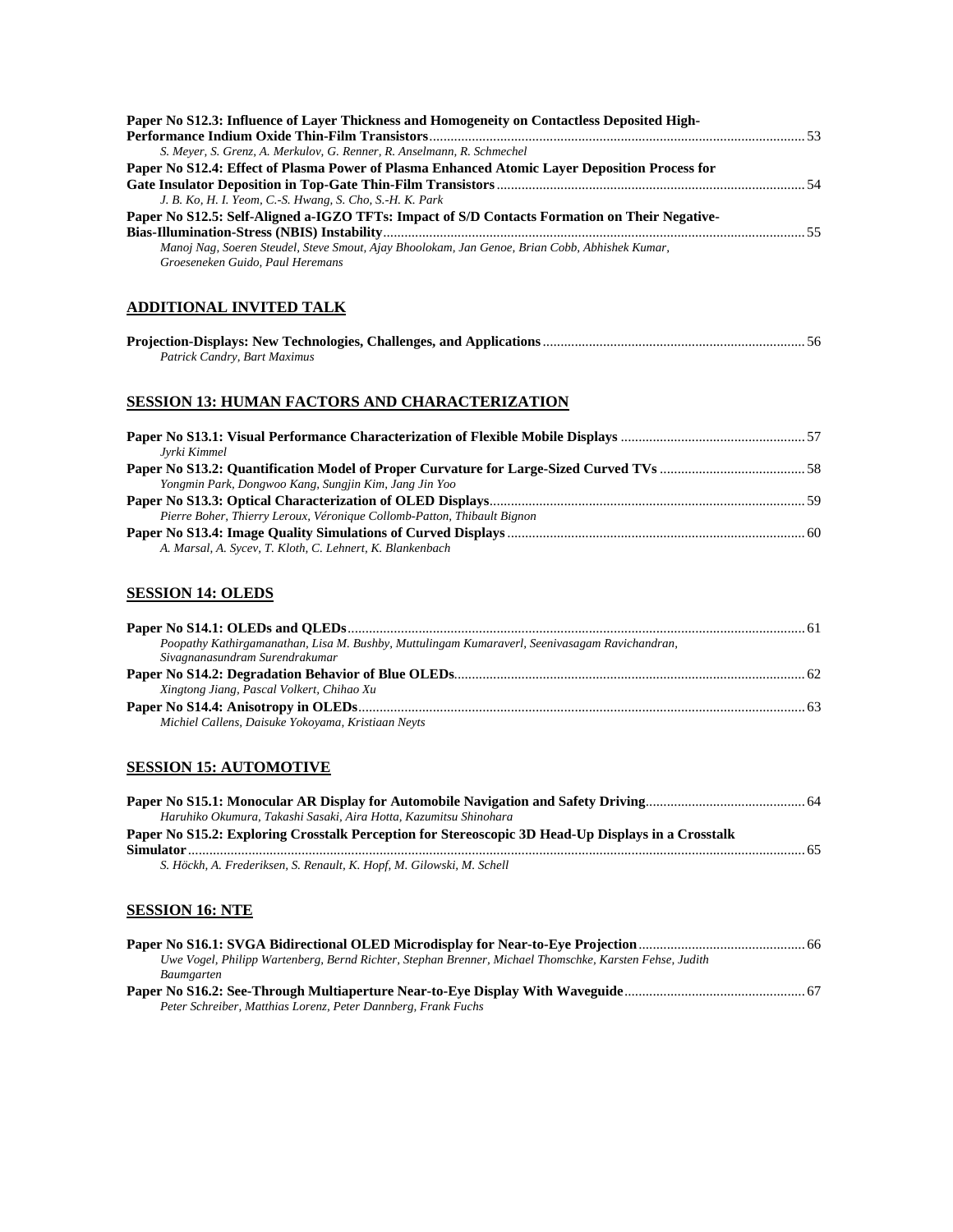### **POSTER SESSIONS**

| Paper No P01: Nonspecular Reflectors Using One-Step Spray Coating for Brightness Enhancement in                                       |  |
|---------------------------------------------------------------------------------------------------------------------------------------|--|
| Su Pan, Hoi-Sing Kwok                                                                                                                 |  |
| Rumiko Yamaguchi, Tomoya Takatsu, Koichi Inoue                                                                                        |  |
| Ko-Ting Cheng, Yen-Chen Liu, Andy Ying-Guey Fuh                                                                                       |  |
| Paper No P04: Assessment of Liquid Crystal Display Image Defects by Pixel Capacitance                                                 |  |
|                                                                                                                                       |  |
| Yasuhiro Miyake, Atsuto Ota, Hidekazu Nishimura                                                                                       |  |
|                                                                                                                                       |  |
| Peter Cirkel, Lieven Penninck, Rimmert Wittebrood                                                                                     |  |
|                                                                                                                                       |  |
| Daniel Schäfer, Chihao Xu                                                                                                             |  |
| Jae Sung Park, Insung Hwang, Nam Ik Cho                                                                                               |  |
|                                                                                                                                       |  |
| Shuyuan Zhang, Tao Yu, Jiahe Zhang, Bo Zhang, Jinggang Zhao, Lina Zhang                                                               |  |
| Paper No P09: Electrically Tunable Grating Using Holographic Polymer Templated Blue Phase                                             |  |
|                                                                                                                                       |  |
| Chao Ping Chen, Zhenghong He, Yan Li, Yikai Su                                                                                        |  |
|                                                                                                                                       |  |
| N. N. Barabanova, V. V. Belyaev, D. L. Bogdanov, A. K. Dadivanyan, A. P. Nazarov, O. V. Noah, V. G. Chigrinov                         |  |
| Paper No P11: Nanoparticles- and Ionic Liquid-Modified Liquid Crystal Systems for Spatial Light                                       |  |
|                                                                                                                                       |  |
| M. Czajkowski, J. Cybinska, J. Klajn, J. Feder-Kubis, M. Gordel, K. Komorowska                                                        |  |
| Paper No P12: Transparent Conductive Electrode Based on Hydrogen Doped Zinc Oxide for OLED                                            |  |
| Shuming Chen, Sisi Wang                                                                                                               |  |
| Paper No P13: Measurement of Ultra-Low Water Vapor Permeability Through Barrier-Coated                                                |  |
|                                                                                                                                       |  |
| Byung Il Choi, Sang-Wook Lee, Sang Bong Woo, Jong Chul Kim, Sang Joon Seo                                                             |  |
|                                                                                                                                       |  |
| Myungwoon Choi, Kownkuk Yu, Okchul Jeon, Sangmin Lee, Sungmoon Kim, Hyungmin Kim, Jeongguk Seo,<br>Kwangho Jeong                      |  |
| Paper No P15: Enhancement of Extraction Efficiency in OLED with Multi-Cathode Structure                                               |  |
| Akiyoshi Mikami, Shuhei Doi                                                                                                           |  |
| Paper No P16: Efficient ITO-Free Organic Light-Emitting Diodes Based on Highly Conductive                                             |  |
|                                                                                                                                       |  |
| Yong Hyun Kim, Jonghee Lee, Lars Müller-Meskamp, Karl Leo                                                                             |  |
| Paper No P17: Highly Efficient Green Phosphorescent Top-Emitting Organic Light-Emitting Diodes                                        |  |
| Jeonggi Kim, Songi Han, Jin Jang                                                                                                      |  |
| Paper No P18: Study of Interfacial Treatment on the Metal-Oxide Electron Transport Layer in the                                       |  |
|                                                                                                                                       |  |
| J. Kim, I. Jang, C. Ippen, Y. Kim, W. K. Kim, A. Wedel, S. K. Park, C. J. Han                                                         |  |
| Paper No P19: Characteristic of Thermal Behavior and Optical Performance of AC Powder                                                 |  |
|                                                                                                                                       |  |
| Wen Zhi Yu, Shuai Zhang, Jin Wah Ronnie Teo, Chuan Seng Tan, T. K. S. Wong                                                            |  |
| Paper No P20: Effects of the Channel Thickness on Characteristics of Ga-Doped Zinc Oxide Thin-                                        |  |
|                                                                                                                                       |  |
| Dedong Han, Suoming Zhang, Jing Wu, Yingying Cong, Lingling Huang, Yi Zhang, Pan Shi, Wen Yu, Shengdong<br>Zhang, Xing Zhang, Yi Wang |  |
| Paper No P21: Organic Thin-Film Transistors Using V-Shaped Organic Semiconductor With Various                                         |  |
|                                                                                                                                       |  |
| Safizan Binti Shaari, Shigeki Naka, Hiroyuki Okada                                                                                    |  |